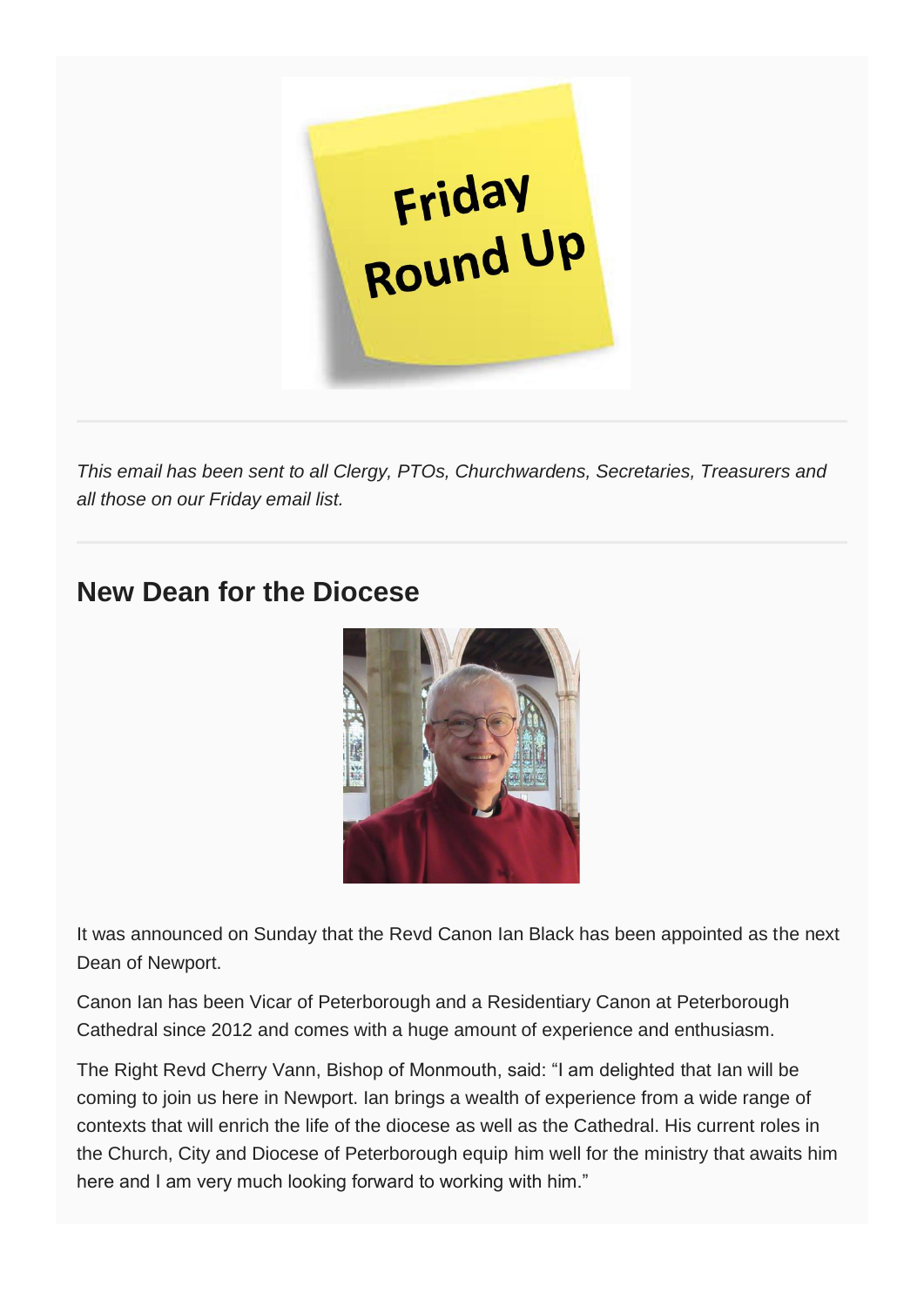In his new role, Canon Ian will lead Newport Cathedral in its mission and ministry and also, become an integral part of the bishop's leadership team.

Watch an introductory video from our new Dean below,



**Read the full announcement** [here.](https://monmouth.churchinwales.org.uk/en/news-and-events/new-dean-diocese/)



## **Covid-19 Updated Guidance - last update 14th January**

View the latest guidance [here.](https://www.churchinwales.org.uk/en/clergy-and-members/coronavirus-covid-19-guidance/)

**Live-streamed Services & Reflections:**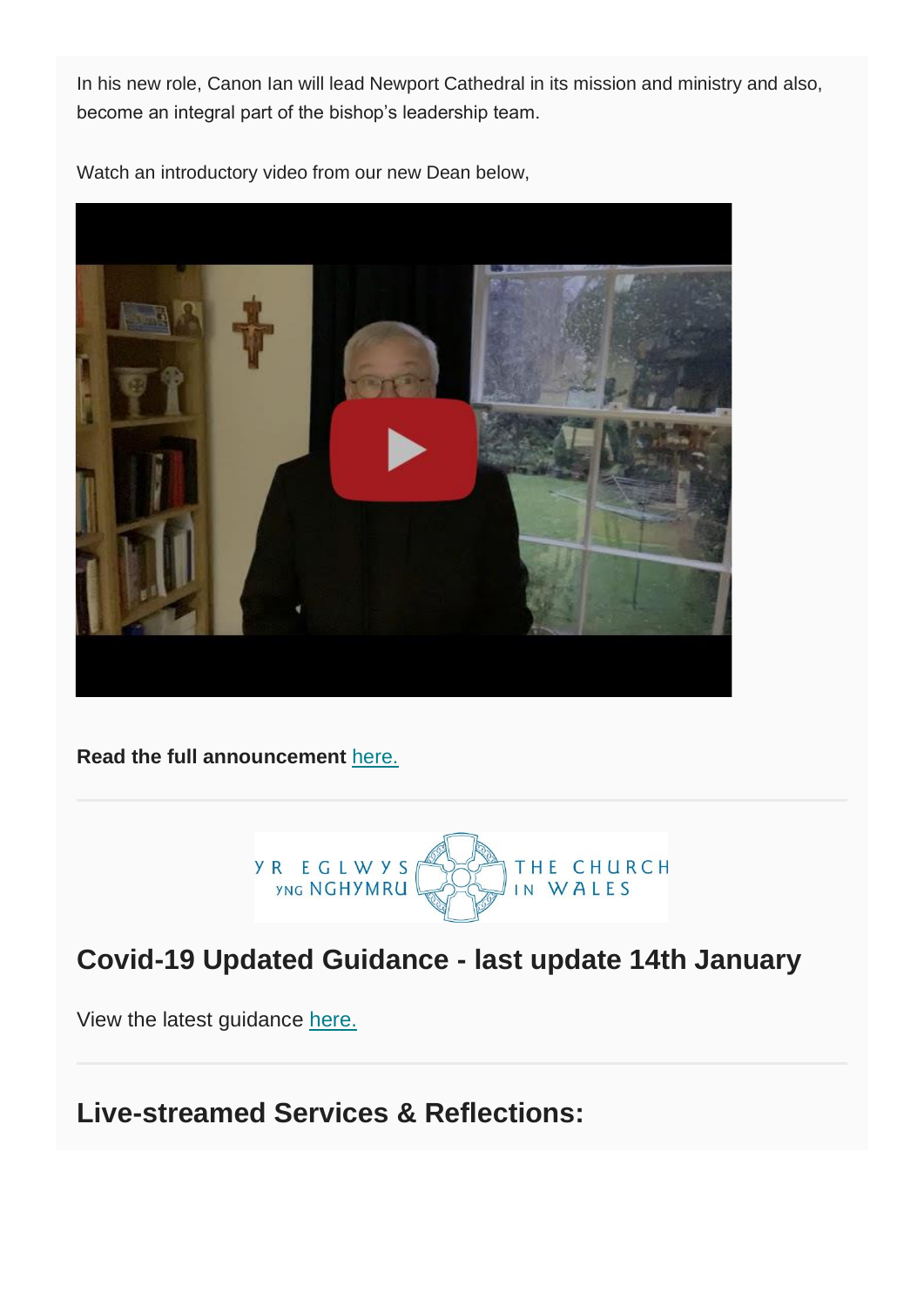

Join a Sunday Eucharist from the Cathedral at 10:30am [here.](https://www.youtube.com/watch?v=FsYwexsKufU)



Would you like to make more time to pray, but aren't sure where to start? Or would you like to give your prayer a renewed focus for a week in Lent? Would you like a little help along the way?

Then the *Week of Guided Prayer* online is for you.

Leading into Holy Week this *Week of Guided Prayer* is individually tailored to your experience. It is suitable for everybody - beginners in prayer, those whose want to renew their prayer-life and those who are experienced in prayer. You will use Bible passages, and other material, as a basis for prayer and meditation, with a guide alongside you to suggest what you might pray with and to hear how it went.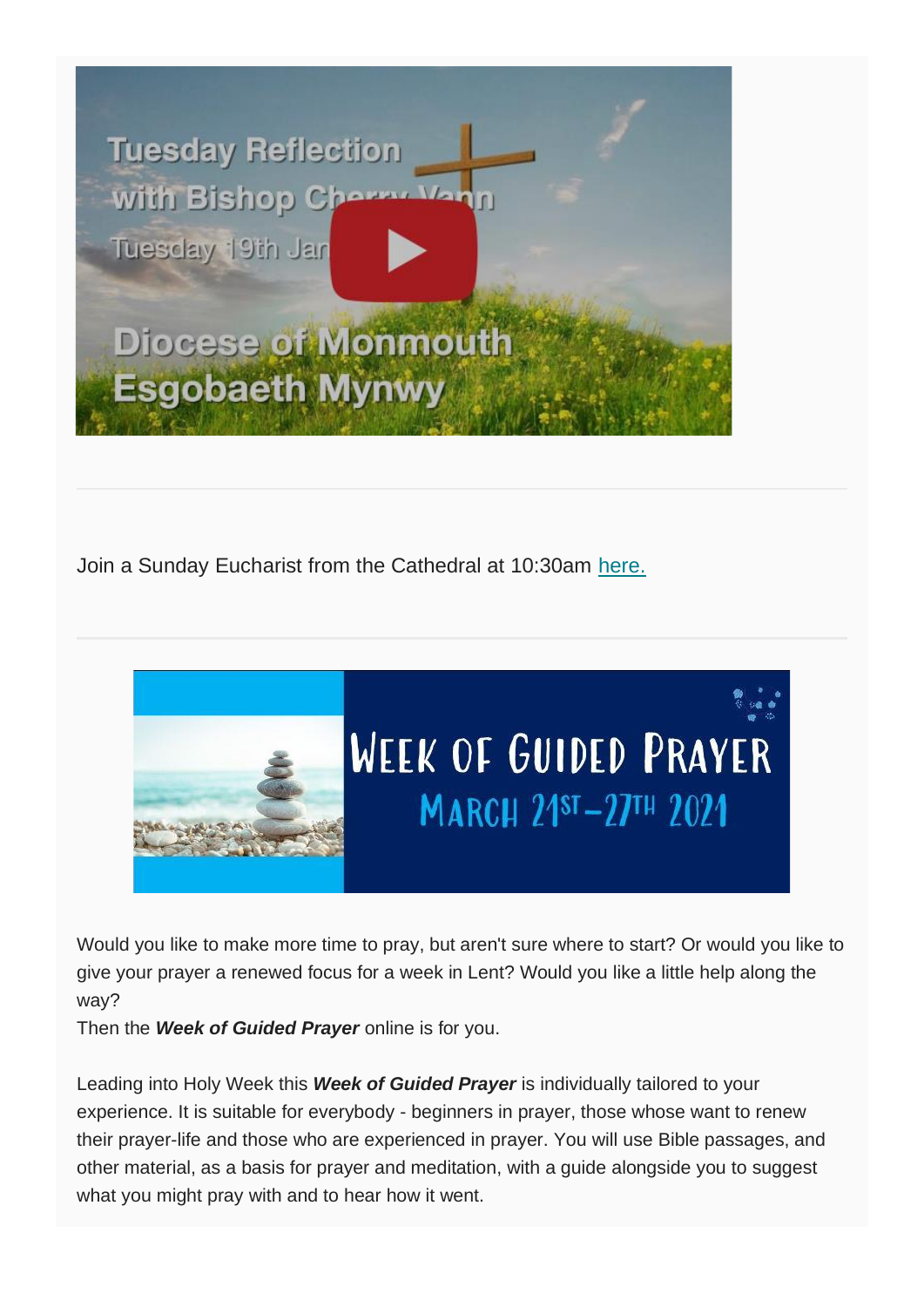The *Week of Guided Prayer* starts with an introductory meeting on Zoom for all the participants and guides. We will match you with a guide who will arrange to meet with you on Zoom each day, Monday to Friday, at a time that works for both of you. These sessions usually last 20-30 minutes and we suggest that you make 20-30 minutes available for the prayer itself. The retreat ends with a closing session online.

Register your place <https://www.eventbrite.co.uk/e/137910888179>

*Important: Please book as soon as possible so that we can match you with an appropriate guide.*

If you have any questions or would like more information, please contact Rev Jane Butler: [jane.upperislwyn@yahoo.com](mailto:jane.upperislwyn@yahoo.com) (01495 231241).



### **The Moondance Foundation £10 million further support for Welsh Charities**

The Moondance Foundation Covid-19 relief fund has earmarked an additional £10 million in 2021 to distribute to Welsh charities and organisations who are supporting those struggling as a direct result of Covid.

To find out more and apply go to: [moondancefoundation.org.uk/c19fund](http://moondancefoundation.org.uk/c19fund) 

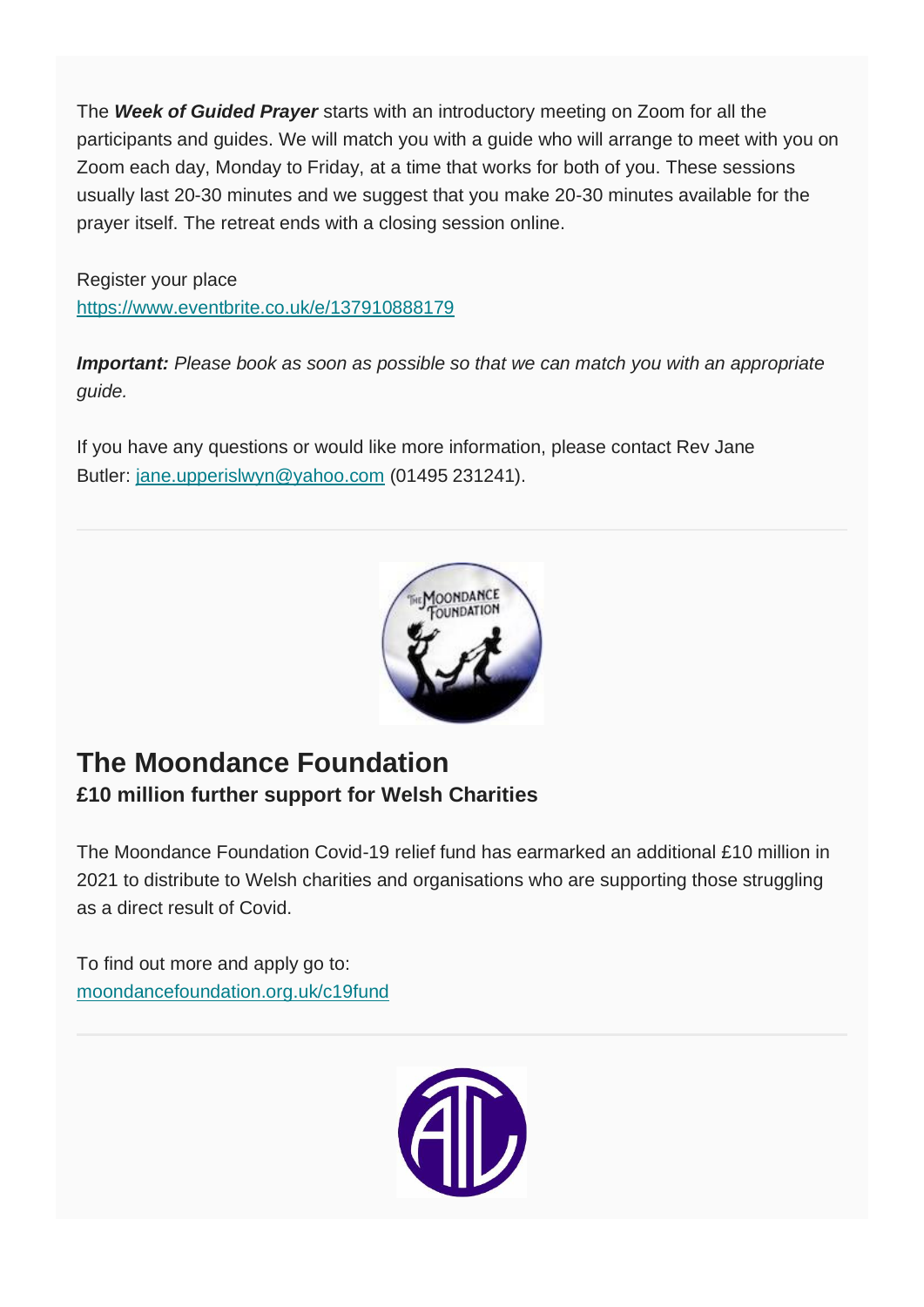## **Grants for flooding**

**Churches supporting communities impacted by flooding** - if your church is currently offering support to those affected by flooding Allchurches Trust have made available a new grant to help cover any additional costs being incurred. Find out more [here.](https://www.allchurches.co.uk/news/funding-for-churches-supporting-flood-hit-communities/)

**Churches impacted by flooding** - if you have repairs needed which are not covered by insurance they may be covered by Allchurches regular grant scheme. Find out more [here.](https://www.allchurches.co.uk/)



[Click here to book.](https://www.eventbrite.co.uk/e/an-invitation-to-hope-mission-through-prayer-and-lament-tickets-129701395365)

## **Good News Worth Sharing**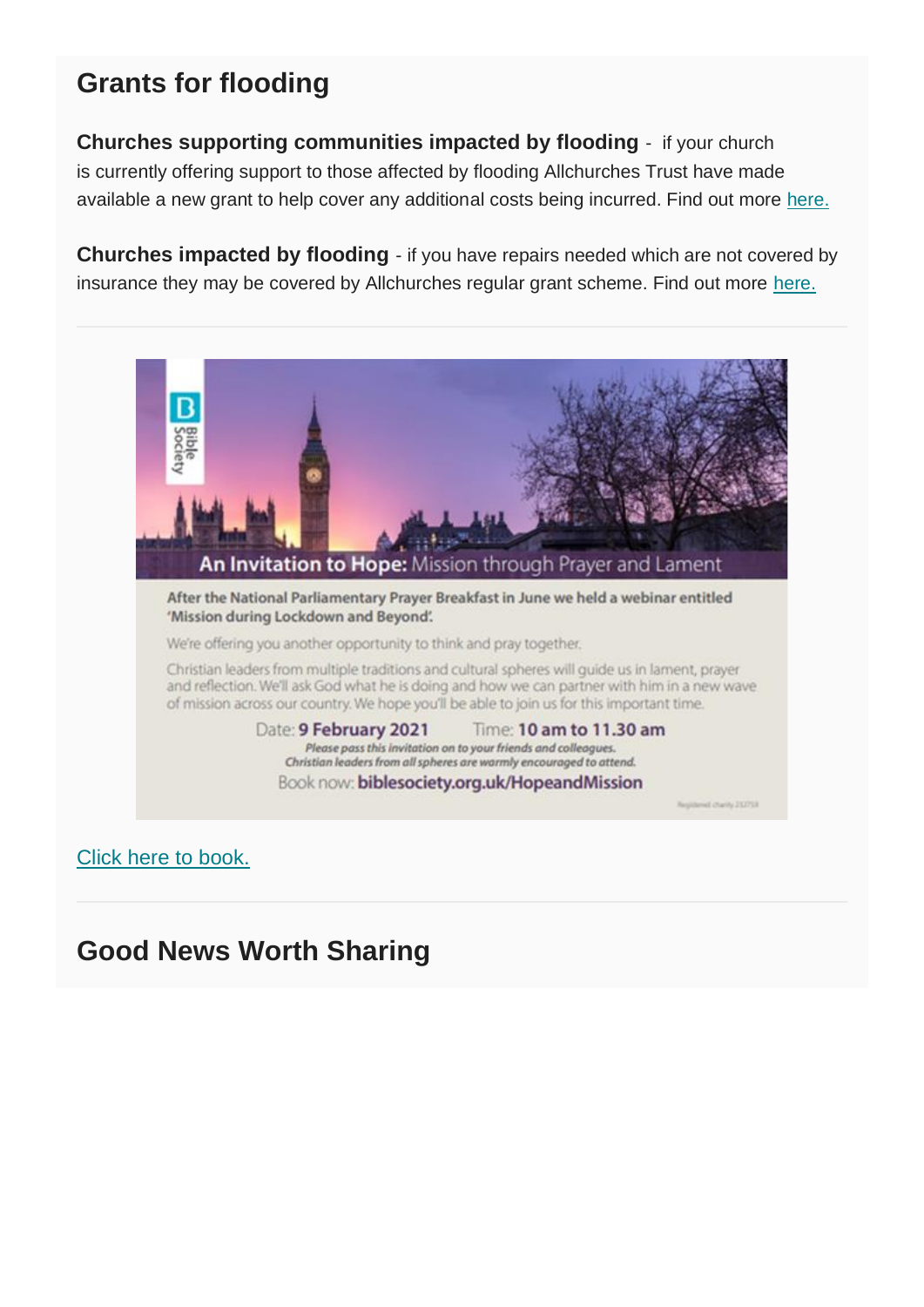

Rev Jane Avery has dyed her white hair bright red to raise funds for Alzheimer's Research. It is an unpredictable and cruel disease that affects both sufferers and their careers with high levels of anxiety, stress and life disruption. There are few families that do not have some experience of it. If anyone should want to make a donation they can either send a

cheque payable to Jane Avery at Woodside, Parkend Walk, Coalway, Glos GL16 7JR or get in touch for bank details for direct transfer, 01594 837013.

# **SAFEGUARDING TRAINING SESSIONS**

#### **Online via Zoom**

These sessions are for all who hold an ecclesiastical office, or who hold licence/PTO/commission from the Diocesan Bishop (whether lay or ordained), for those who run Sunday School or Youth clubs, Organists/Directors of Music for whom an enhanced DBS is required.

The training is presented in two parts, Part 1 & Part 2, to complete the course both parts must be attended. The course lasts for approximately 2-2.5 hours. There is no cost to attend the course.

#### **PART1**

#### Monday 8t Wednesda Thursday 11 Monday 15

#### **PART 2**

| Monday 8th March     | 10:00 | Friday 19th March    | 14:00 |
|----------------------|-------|----------------------|-------|
| Wednesday 10th March | 10:00 | Monday 22nd March    | 14:00 |
| Thursday 11th March  | 14:00 | Wednesday 24th March | 10:00 |
| Monday 15th March    | 14:00 | Monday 29th March    | 14:00 |
| Wednesday 17th March | 10:00 | Wednesday 31st March | 10:00 |

To book a place, please contact Helen via email on safeguardingtraining@stpadarns.ac.uk

The Church in Wales has a responsibility to ensure that all church members are cared for and protected.







Email [safeguardingtraining@stpadarns.ac.uk](mailto:safeguardingtraining@stpadarns.ac.uk) to book.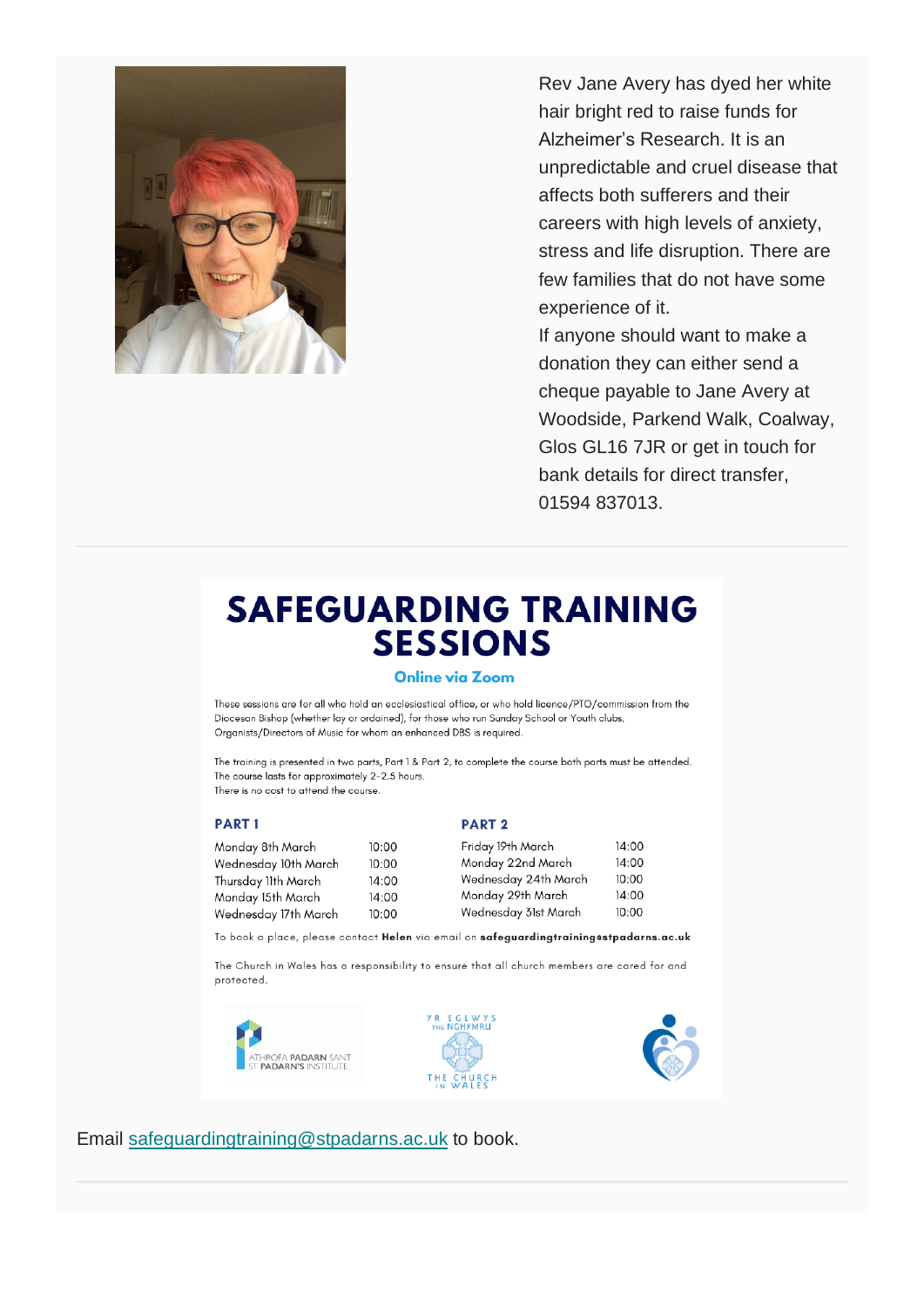### **Upcoming Webinars**



### **Leading an online small group**

A step by step guide to running an online small group using Zoom, or a similar platform, and facilitating group discussions. Including a preview of the 'Dying to Live' material!

#### [Book a Place](https://www.eventbrite.co.uk/e/leading-an-online-small-group-registration-133325864249)

- Tuesday 26th January 2.00-3.30pm
- Wednesday 27th January, 7.30-9.00pm



#### **Small groups, belonging and lifelong discipleship**

A chance to discuss in more depth the role that small groups and discipleship courses can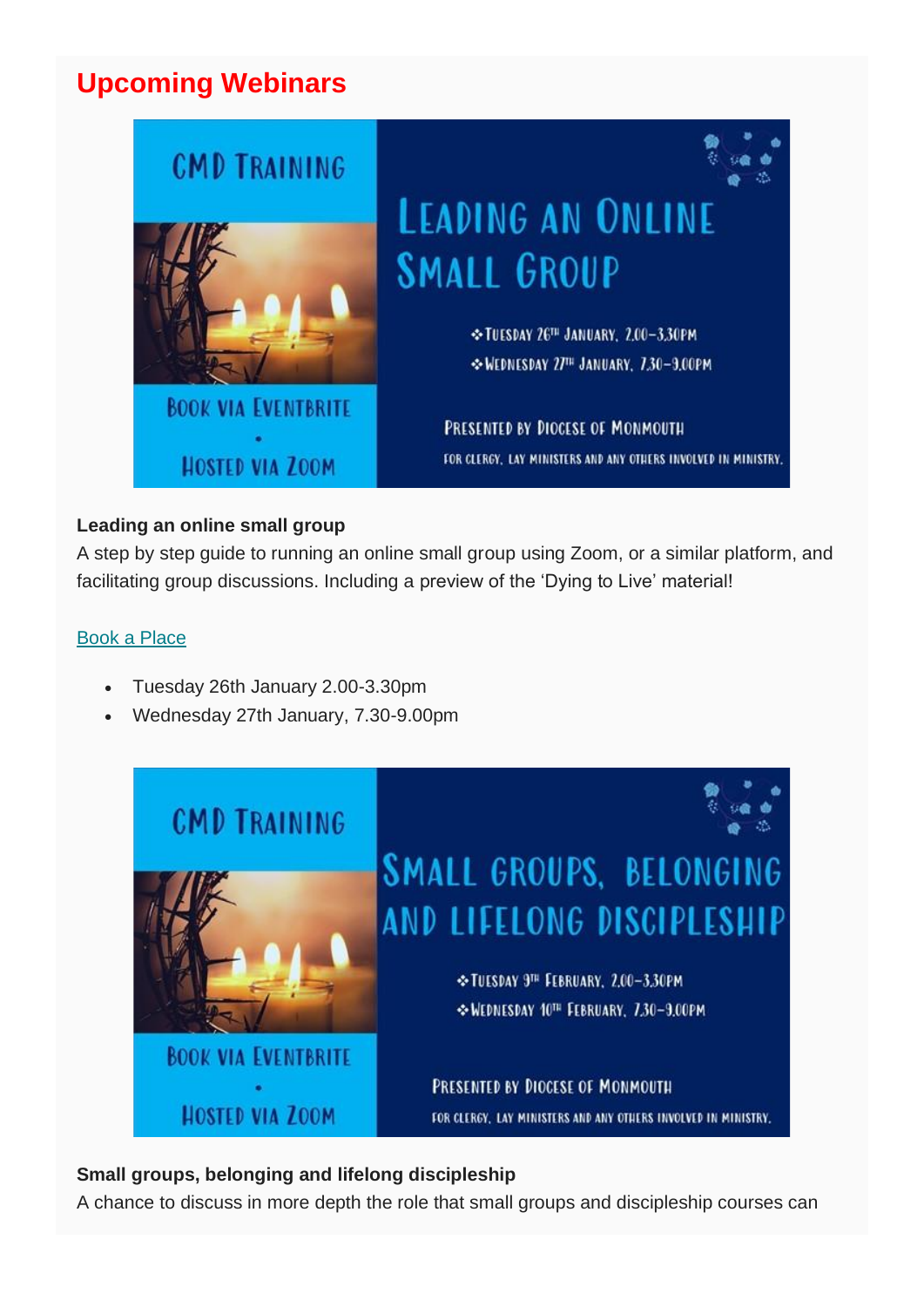play in the life of our Ministry Areas. How can small groups encourage belonging, facilitate pastoral care and enable lifelong discipleship?

### [Book a Place](https://www.eventbrite.co.uk/e/cmd-small-groups-belonging-and-lifelong-discipleship-registration-133330738829)

- Tuesday 9<sup>th</sup> February, 2.00-3.30pm
- Wednesday 10<sup>th</sup> February, 7.30-9.00pm



# **COMING SOON: LENT 2021: DYING TO LIVE**

**Whether you are a lay leader, a licensed minister or a member of clergy, we'd love to invite you to join in with our plans for this year's Diocesan Lent Course 'Dying to Live'.**

The course will be released NEXT WEEK (**Friday 29th January) as a free downloadable PDF**, with everything you'll need to make your Lent group a success!

Printed copies can be requested from the Diocesan Office. Please email [admin.monmouth@churchinwales.org.uk](http://admin.monmouth@churchinwales.org.uk/) to request one.

## **Lent Appeal**

Our Lent Appeal this year will go towards supporting the Church in Wales Centenary Appeal. The Centenary Appeal aims to raise £100,000 for the work of Housing Justice Cymru and for Christian Aid's work in supporting peace-building in the war-torn country of South Sudan. More details can be found on the [CinW website.](https://www.churchinwales.org.uk/en/about-us/our-campaigns/centenary-appeal/)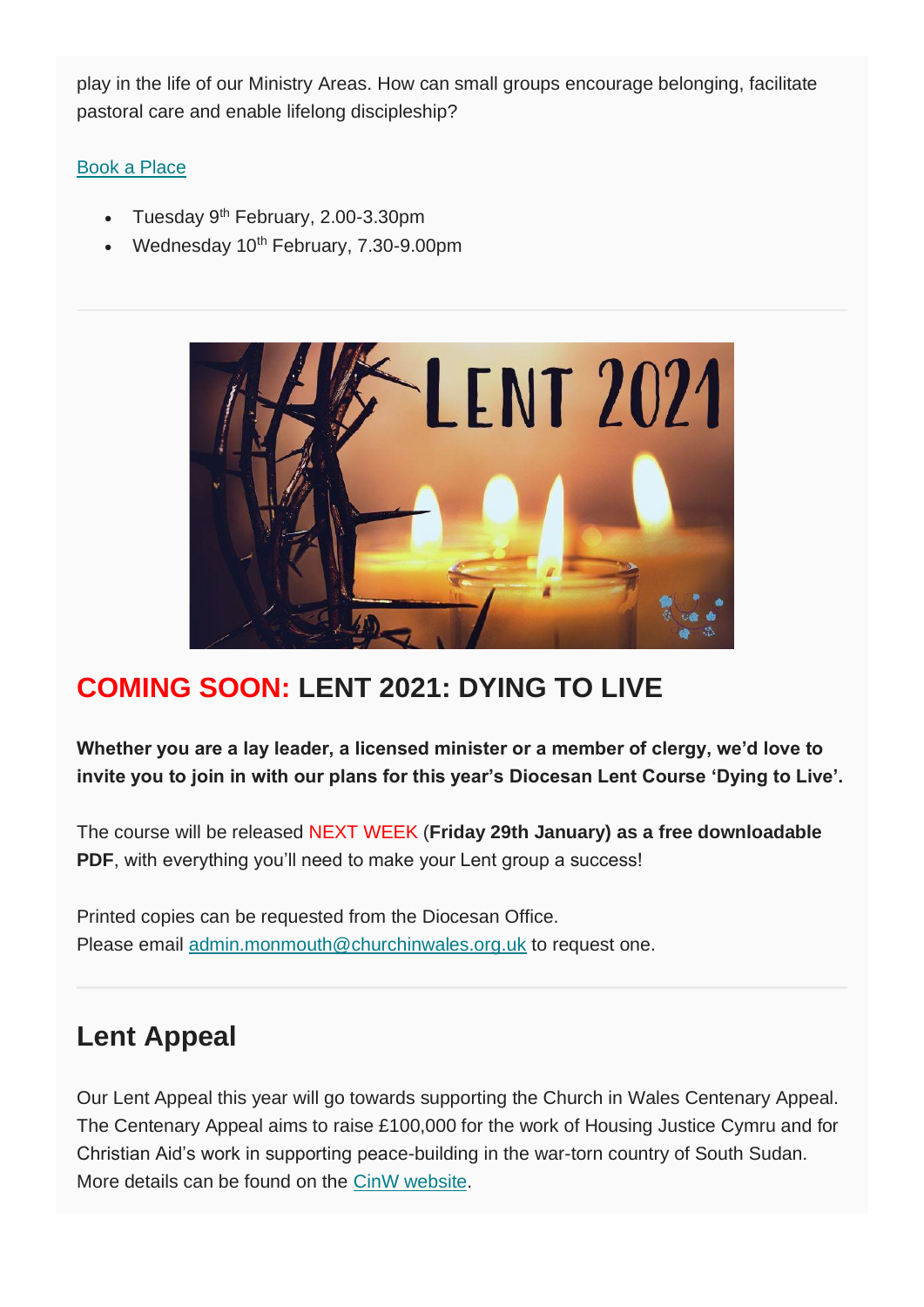

#### **Housing Justice Cymru**

The original aim was to support the HJC's night shelter projects but, because of the pandemic, the charity is now focusing on more preventative support in conjunction with Local Authorities and partner organisations. It has launched the Citadel project to support vulnerable people who need help obtaining and sustaining tenancies.



### **Christian Aid**

South Sudan is one of the youngest and poorest countries in the world, having been established in 2011 and then spiralling into conflict in 2013. The money raised will go towards Christian Aid's work with the Episcopal Church of South Sudan in trauma healing, advocacy, workshops and peace prayer vigils as well as training for community leaders.



Our education team will be putting together a range of great resources for our church schools to support them with home learning, if you would like to access these resources they're available [here.](https://monmouth.churchinwales.org.uk/en/schools-and-families/church-schools/resources/)

There are resources for FP and for KS2 which will be available each week on the website